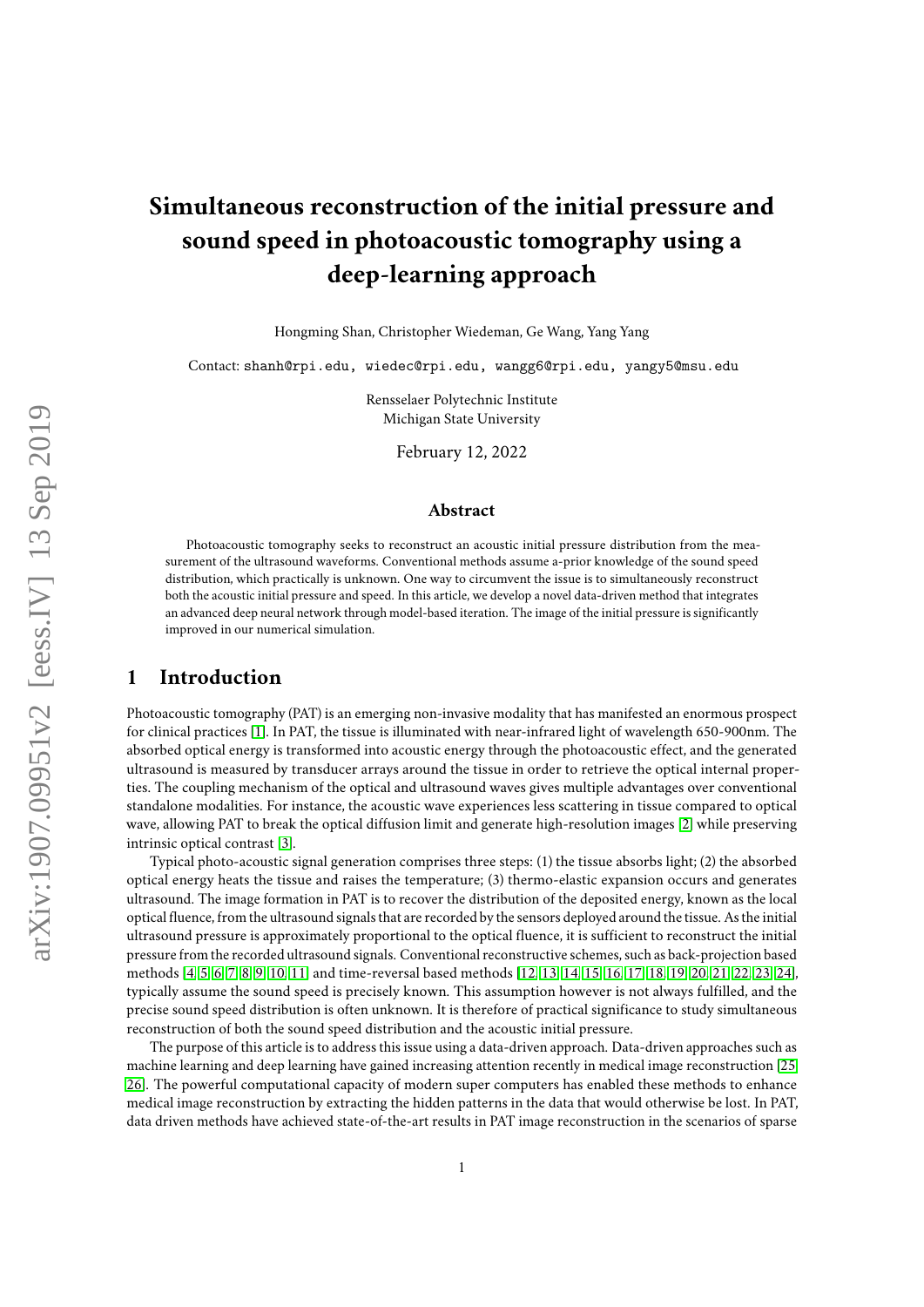data [\[27,](#page-8-14) [28,](#page-8-15) [29\]](#page-8-16), limited view [\[30,](#page-8-17) [31,](#page-8-18) [32\]](#page-9-0), artifacts removal [\[33,](#page-9-1) [34,](#page-9-2) [35\]](#page-9-3), as well as other applications [\[36,](#page-9-4) [37,](#page-9-5) [38\]](#page-9-6). In addition to PAT, data-driven approaches have also found broad application in the image reconstruction of many other imaging modalities such as Computed Tomography (CT), Magnetic Resonance Imaging (MRI), as well as other related fields like radiomics and radiotheraphy, see [\[39,](#page-9-7) [40,](#page-9-8) [41,](#page-9-9) [42,](#page-9-10) [43,](#page-9-11) [44,](#page-9-12) [45,](#page-9-13) [46,](#page-9-14) [47,](#page-9-15) [48,](#page-10-0) [49,](#page-10-1) [50\]](#page-10-2) for some examples and applications along these directions.

# **2 Preliminary**

In this section, we formulate the mathematical model of the simultaneous reconstruction problem in PAT and review the recent advances based on model-driven approaches.

Propagation of ultrasound in PAT is typically modeled as an initial value problem for the wave equation. This can be written as

<span id="page-1-0"></span>
$$
\begin{cases}\n\rho(\mathbf{r})\frac{\partial \mathbf{u}}{\partial t}(\mathbf{r},t) + \nabla p(\mathbf{r},t) &= \mathbf{0}, & \text{in } (0,T) \times \mathbb{R}^d \\
\frac{1}{\rho(\mathbf{r})c(\mathbf{r})^2}\frac{\partial p}{\partial t}(\mathbf{r},t) + \nabla \cdot \mathbf{u}(\mathbf{r},t) &= 0, & \text{in } (0,T) \times \mathbb{R}^d \\
p(\mathbf{r},0) &= p_0(\mathbf{r}), & \mathbf{u}(\mathbf{r},0) &= \mathbf{0},\n\end{cases}
$$
\n(1)

where  $d = 2, 3$  is the dimension,  $\boldsymbol{u}$  is the acoustic velocity, p is the acoustic pressure,  $T > 0$  is the stoppage time of the measurement,  $\rho$  is the mass density,  $c$  is the sound speed, and  $p_0$  is the initial pressure distribution. We remark that another popular model in PAT is to deal with the second order acoustic equation rather than the above first order system. These models are more or less equivalent under suitable assumptions.

Let Ω be a bounded domain in R *d* representing the tissue, with the boundary of Ω denoted by *∂*Ω. The measurement in PAT is the detected ultrasound signals, that is the temporal boundary data *p*|[0*,T*]×*∂*Ω. We further introduce a *measurement map* Λ which is defined as

<span id="page-1-1"></span>
$$
\Lambda : (c, p_0) \mapsto p|_{[0, T] \times \partial \Omega} \tag{2}
$$

where *p* is the solution of [\(1\)](#page-1-0). Assuming the mass density  $\rho$  is known, then the simultaneous reconstruction problem in PAT can be recast as the inverse problem to recover the pair  $(c, p_0)$  from  $p|_{[0,T]\times\partial\Omega}$ ; in other words, to invert the operator  $\Lambda$ . Note that  $\Lambda$  is linear in *p*<sub>0</sub> but non-linear in *c*.

We recall some known results regarding the simultaneous reconstruction in PAT. Linearization of the map [\(2\)](#page-1-1) at sufficiently smooth pairs is studied in [\[51\]](#page-10-3) and the linearized inversion is shown to be unstable in any scale of Sobolev spaces. Invertibility of  $\Lambda$  is established in [\[52\]](#page-10-4) for radially symmetric sound speeds in any odd dimension higher than three; in [\[53,](#page-10-5) [54\]](#page-10-6) for sound speeds that satisfy certain orthogonality relation with harmonic functions. Numerical simulations have been implemented in [\[55\]](#page-10-7) using the finite element model, and in [\[56,](#page-10-8) [57,](#page-10-9) [58\]](#page-10-10) for parametrized sound speeds.

Our data-driven approach is inspired by the work of Matthews et al. [\[56\]](#page-10-8), where the authors proposed a direct optimization approach towards the simultaneous reconstruction, with the sound speed being confined in a parametrized lower-dimensional space. We denote the measurement by *g* for simplicity. With slight abuse of notations, the discretized versions of  $p_0$  and  $c$  are still denoted by themselves, which are two matrices. For a fixed sound speed *c*, the operator  $\Lambda(c, \cdot)$  is linear, hence its discretization is another matrix, say  $H(c)$ . The idea in Ref [\[56\]](#page-10-8) is to minimize the objective function

$$
\widehat{\boldsymbol{p}_0}, \widehat{\boldsymbol{c}} = \arg \min_{\boldsymbol{p}_0 \ge 0, \boldsymbol{c} \ge 0} F(\boldsymbol{p}_0, \boldsymbol{c}) + \beta R(\boldsymbol{p}_0)
$$
\n(3)

where the data fidelity term is defined as  $F(\bm p_0, \bm c)\,:=\, \frac{1}{2}\|g-\bm H(\bm c)\bm p_0\|^2$  and  $R$  denotes the regularization term for the initial pressure. This objective function can be solved using the proximal optimization method that allows constraints and nonsmooth regularization function for the initial pressure distribution. The initial pressure distribution and sound speed distribution are updated iteratively using gradient descent. The algorithm in Ref [\[56\]](#page-10-8) is summarized in Algorithm [1](#page-2-0) below.

## **3 Simultaneous Reconstruction via Deep Learning**

We describe our data-driven method in this section. The motivation stems from some limitations of the iterative algorithm [1.](#page-2-0) For instance, repeated selection of step sizes to update the initial pressure and sound speed is time-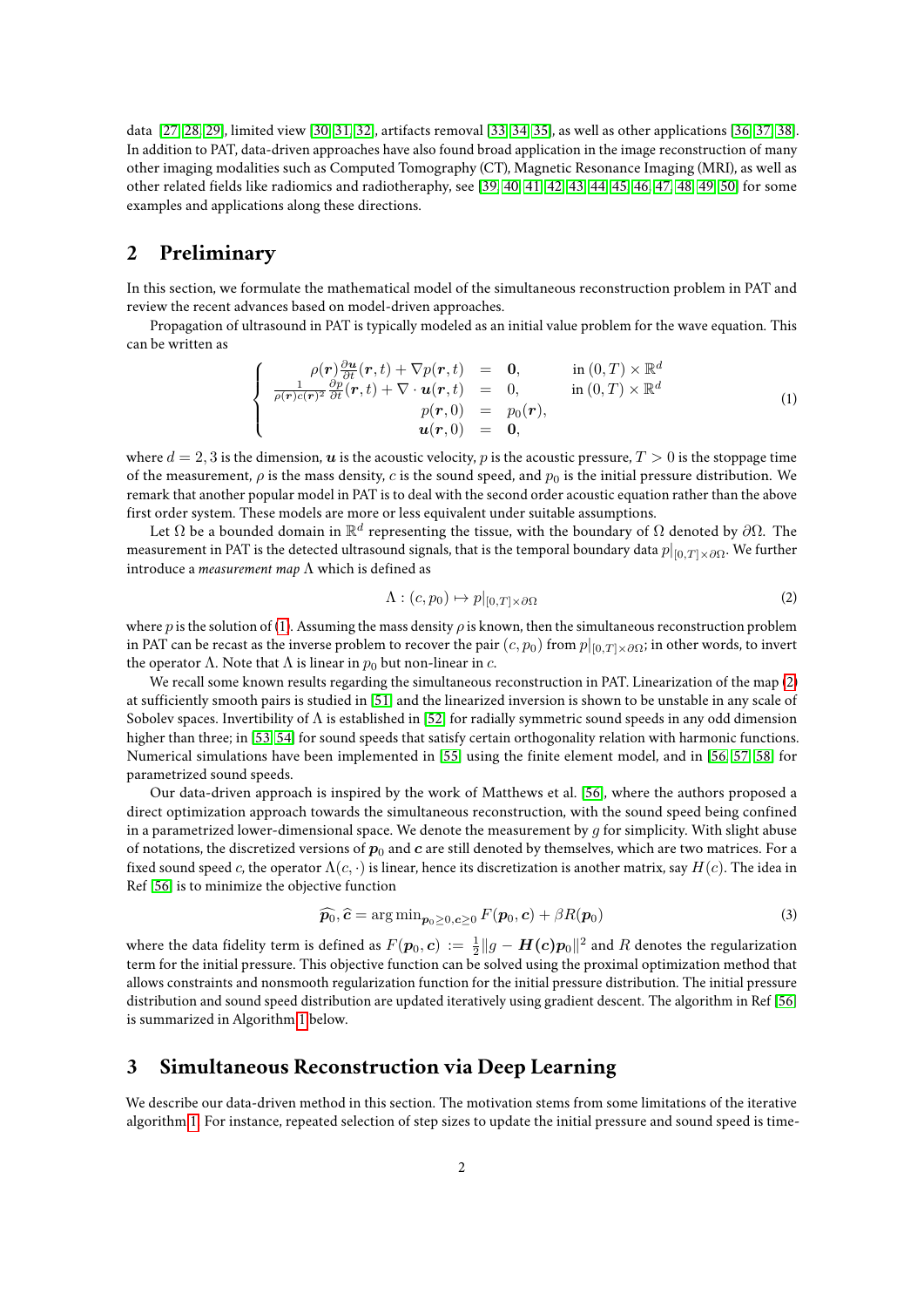<span id="page-2-0"></span>**Algorithm 1** Simultaneous Reconstruction by iterative algorithm [\[56\]](#page-10-8)

**Require:**  $p_0^{(0)}, \boldsymbol{c}^{(0)}, \beta$ **Ensure:**  $\widehat{p}_0$ ,  $\widehat{c}$ <br>**1.**  $k \leftarrow 0$ 1:  $k \leftarrow 0$ 2: **while** stopping criterion is not satisfied **do** 3: Calculate gradients  $\nabla_{\bm p_0} F$  and  $\nabla_{\bm c} F$ 4: Choose step length  $\alpha_k^p$  and  $\alpha_k^c$  $p_0^{(k+1)} = \text{prox}_{\alpha_k^p \beta R} (p_0^{(k)} - \alpha_k^p \nabla_{\boldsymbol{p}_0} F)$ 6:  $c^{(k+1)} = c^{(k)} - \alpha_k^c \nabla_c F$ 7:  $k \leftarrow k + 1$ 8: **end while** 9:  $\widehat{p}_0 \leftarrow p_0^{(k+1)}$ <br>0:  $\widehat{a} \leftarrow e^{(k+1)}$ 10:  $\hat{\mathbf{c}} \leftarrow c^{(k+1)}$ 

consuming; selection of the parameter *β* and the regularization term *R* is highly empirical; tuning *β* can be tedious. To overcome these limitations, we propose a simultaneous reconstruction network (SR-Net) to update the initial pressure and the sound speed for each iteration.

<span id="page-2-1"></span>

Figure 1: The proposed simultaneous reconstruction network (SR-Net) for PAT.

The proposed SR-Net is shown in Fig. [1.](#page-2-1) It contains three steps - feature extraction, feature fusion, and reconstruction.

- 1. **Feature extraction:** We used two convolutional layers to extract features from the initial pressure distribution, the negative gradient of data fidelity with respect to initial pressure, and current sound speed distribution.
- 2. **Feature fusion:** The feature maps extracted from above three branches are concatenated along the channel dimension, which are then fed into the batch normalization (BN) layer. Since the feature maps from the initial pressure and the sound speed are in different scale, this batch normalization layer can normalize feature maps into the same scale for subsequent feature fusion. The feature fusion part also contains two convolutional layers followed by ReLU.
- 3. **Reconstruction:** After the feature fusion, we use two convolutional layers to reconstruct the updated initial pressure and sound speed, respectively. A batch normalization layer is used after first convolutional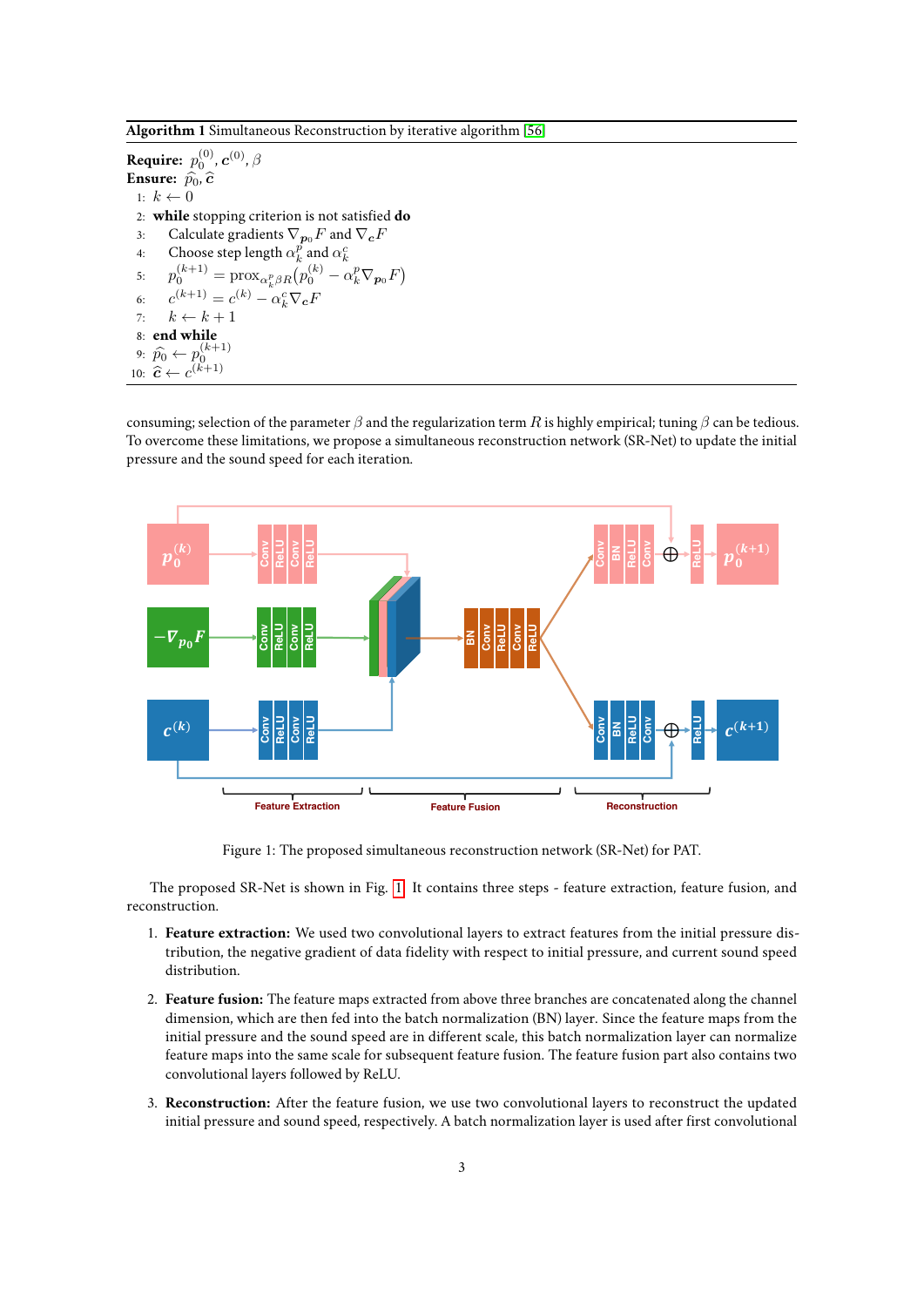layer to scale the fused feature back to the original scale. A skip connection after the second convolutional layer enables the network to learn the residual just like the traditional iterative algorithm (see step 5-6 in Algorithm [1\)](#page-2-0). The last ReLU activation function guarantees the updated initial pressure and speed distribution are non-negative.

<span id="page-3-0"></span>Table 1: Network architectures of feature extraction, feature fusion, and reconstruction in SR-Net.

| <b>Laver</b> | Feature Extraction $\times3$ |                                                                 | <b>Feature Fusion</b> |                                                                | Reconstruction $\times 2$ |                                 |
|--------------|------------------------------|-----------------------------------------------------------------|-----------------------|----------------------------------------------------------------|---------------------------|---------------------------------|
|              |                              |                                                                 |                       | $3 \times 3$ conv, 32, stride 1 Batch Normalization            |                           | $3 \times 3$ conv, 16, stride 1 |
| 2            |                              | $3 \times 3$ conv, 32, stride 1 $3 \times 3$ conv, 64, stride 1 |                       |                                                                |                           | <b>Batch Normalization</b>      |
| 2            |                              |                                                                 |                       | $3 \times 3$ conv, 32, stride 1 $3 \times 3$ conv, 1, stride 1 |                           |                                 |

A detailed network structure is shown in Table [1.](#page-3-0) Note that zero-padding is used such that all feature maps have the same as the inputs. For each iteration, we trained SR-Net using the simulated dataset. At the *k*-th iteration, the loss function is chosen as follows:

$$
\min_{\boldsymbol{\theta}_{\text{SR}}} \mathbb{E}_{(p_0^{(k)}, -\nabla_{\boldsymbol{p}_0} F, c^{(k)}, p_0, c)} \left[ |\boldsymbol{p}_0^{(k+1)} - \boldsymbol{p}_0| + \frac{1}{1000} |\boldsymbol{c}^{(k+1)} - \boldsymbol{c}| \right]
$$
\n
$$
\text{s.t.} \quad p_0^{(k+1)}, c^{(k+1)} = \text{SR-Net}(p_0^{(k)}, -\nabla_{\boldsymbol{p}_0} F, c^{(k)})
$$
\n
$$
(4)
$$

where  $θ_{\rm SR}$  represents the parameters of the SR-Net. *p*<sub>0</sub> and *c* are the ground-truth labels. We employ the Adam algorithm [\[59\]](#page-10-11) to update the parameters in  $\theta_{\rm SR}$ . The gradients of the parameters are computed using a backpropagation algorithm. The iterative reconstruction algorithm is summarized in Algorithm [2.](#page-3-1)

#### <span id="page-3-1"></span>**Algorithm 2** Simultaneous reconstruction via Deep learning

**Require:** *p* (0) 0 , *c* (0) , *kmax* **Ensure:**  $\hat{p}_0$ ,  $\hat{c}$ 1:  $k \leftarrow 0$ 2: **while**  $k < k_{max}$  **do** 3: Calculate gradient  $\nabla_{\boldsymbol{p}_0} F$ 4:  $p_0^{(k+1)}, c^{(k+1)} = \text{SR-Net}(p_0^{(k)}, -\nabla_{p_0} F, c^{(k)})$ 5:  $k \leftarrow k+1$ 6: **end while** 7:  $\widehat{p}_0 \leftarrow p_0^{(k+1)}$ <br>
9:  $\widehat{q}_0 \leftarrow q^{(k+1)}$ 8:  $\hat{\mathbf{c}} \leftarrow c^{(k+1)}$ 

Note that our proposed network is different from the model in Ref [\[30\]](#page-8-17) because 1) our network aims to reconstruct the initial pressure distribution and sound speed distribution simultaneously, while the model in Ref [\[30\]](#page-8-17) assumes the sound speed is precisely known; 2) our network is a 2D network, while the model in Ref [\[30\]](#page-8-17) is a 3D network; and 3) the proposed network used the batch normalization layer to scale the feature maps, while the model in Ref [\[30\]](#page-8-17) used an explicit coefficient to represent the step length.

### **4 RESULTS**

#### **4.1 Data generation**

In this study, we used a simplified Shepp-logan phantom to train and test our network. Fig. [2](#page-4-0) shows the phantom along with the initial pressure and the sound speed distribution. We randomly changed the sizes and positions of the region 1, 3, 4, and 5 in order to increase the diversity of dataset. The corresponding initial pressure and sound speed are shown in Table [2.](#page-4-1) We put the phantom into a  $64 \times 64$  image, which is surrounded by 252 detectors in the rectangle form. For the training purpose, we randomly generated 5,120 images with acoustic signal of the size  $252 \times 652$ . The mass density is assumed to be constant 1 throughout. Then we selected 1,024 images randomly to test the trained model.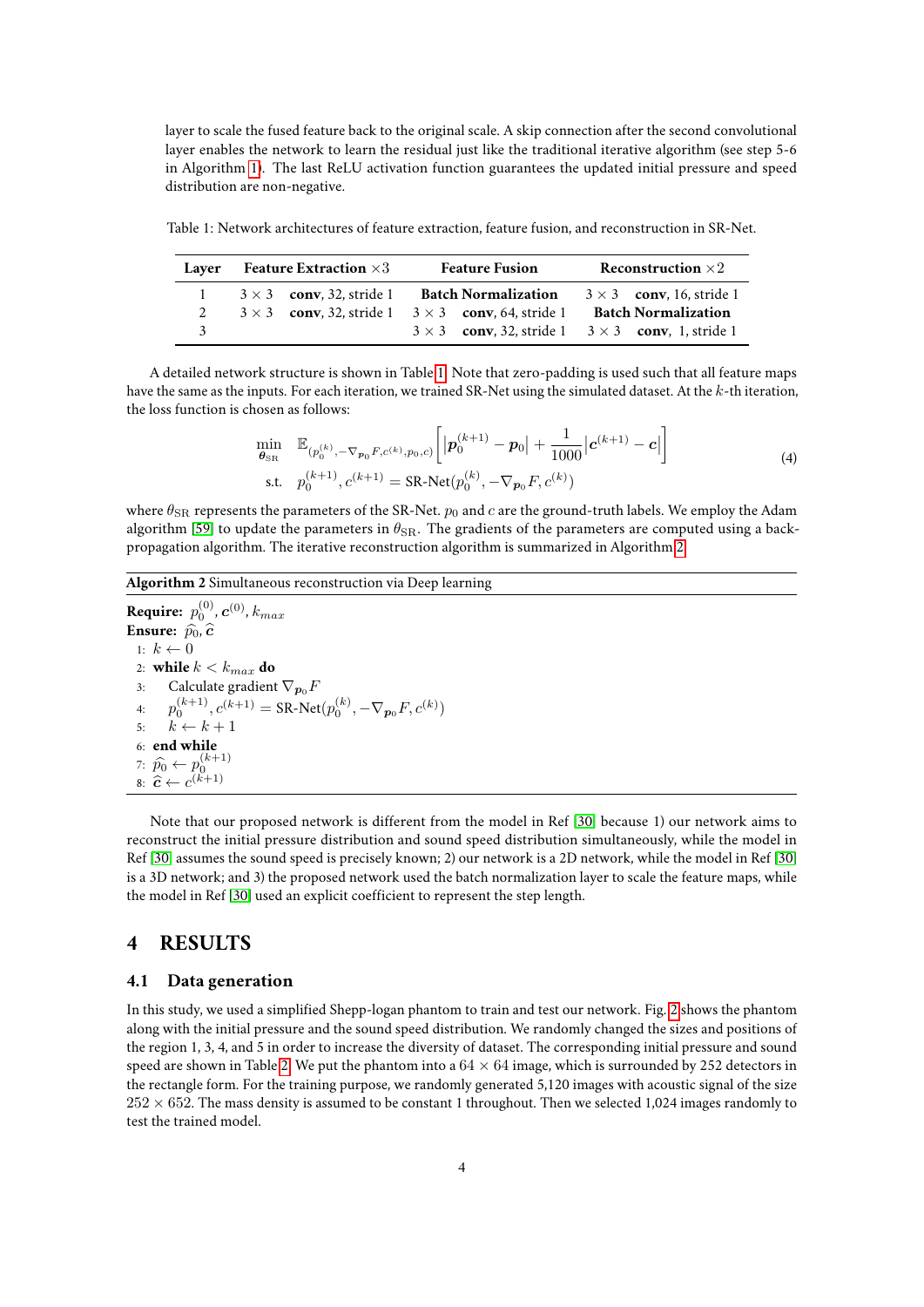<span id="page-4-0"></span>

<span id="page-4-1"></span>Figure 2: An example of phantom, initial pressure and sound speed. The phantom used in this study contains 6 regions (a), which was filled with different initial pressure shown in (b). The corresponding sound speed distribution is shown in (c). Note that the yellow background in (a) denotes the outside of the phantom.

|   | <b>Index</b> Initial Pressure | Sound Speed $[m/s]$ |
|---|-------------------------------|---------------------|
|   | 0.0                           | 1480                |
| 2 | 0.2                           | 1800                |
| 3 | 0.4                           | 1530                |
| 4 | 0.6                           | 1520                |
| 5 | 0.8                           | 2600                |
| 6 | 1.0                           | 3198                |

Table 2: The initial pressure and sound speed for each region.

#### **4.2 Experimental results**

Throughout the experiments, the initial pressure was initialized uniformly as zero and the sound speed was initialized uniformly as 1,500 m/s. The maximum number of iteration *kmax* was set to 4. The gradient of the data fidelity with respect to the initial pressure is computed by the adjoint state method using the *k*-wave package [\[60\]](#page-10-12). The proposed SR-Net was implemented by Pytorch and trained on four NVIDIA 1080Ti GPUs.

We show two testing images in Figs. [3](#page-5-0) and [4,](#page-5-1) which were not used in training stage. It is observed that the proposed method can reconstruct the initial pressure and sound speed simultaneously with very high accuracy. Mean absolute error for sound speed and initial pressure were calculated for each reconstructed image at each iteration. The average value and standard deviations of these errors are contained in Table [3.](#page-4-2)

<span id="page-4-2"></span>Table 3: Mean absolute error of the initial pressure and sound speed distribution for each iteration in the form of  $MEAN \pm STD$ .

| Mean Absolute Error | Iter 1                       | Iter $2$                         | Iter 3                           | Iter 4                           |
|---------------------|------------------------------|----------------------------------|----------------------------------|----------------------------------|
| $c \, [\text{m/s}]$ | $(1.43\pm0.36)\times10^{-2}$ | $(0.86 \pm 0.33) \times 10^{-2}$ | $(0.85 \pm 0.33) \times 10^{-2}$ | $(0.85 \pm 0.33) \times 10^{-2}$ |
|                     | $3.13 + 0.64$                | $1.33 + 0.52$                    | $1.25 + 0.52$                    | $1.24 + 0.52$                    |

#### **4.3 Generalization ability of the trained SR-Net on a new phantom**

All Shepp-Logan phantoms used to train the model featured all six regions listed in Table [2.](#page-4-1) To test the generalizability of the model, we reconstructed four phantoms with region 5 removed. Figures [5](#page-6-0) and [6](#page-6-1) illustrate two cases of this test. From these cases, it can be observed that the model still accurately reconstructs phantoms that contain less regions than the phantoms used to train the model.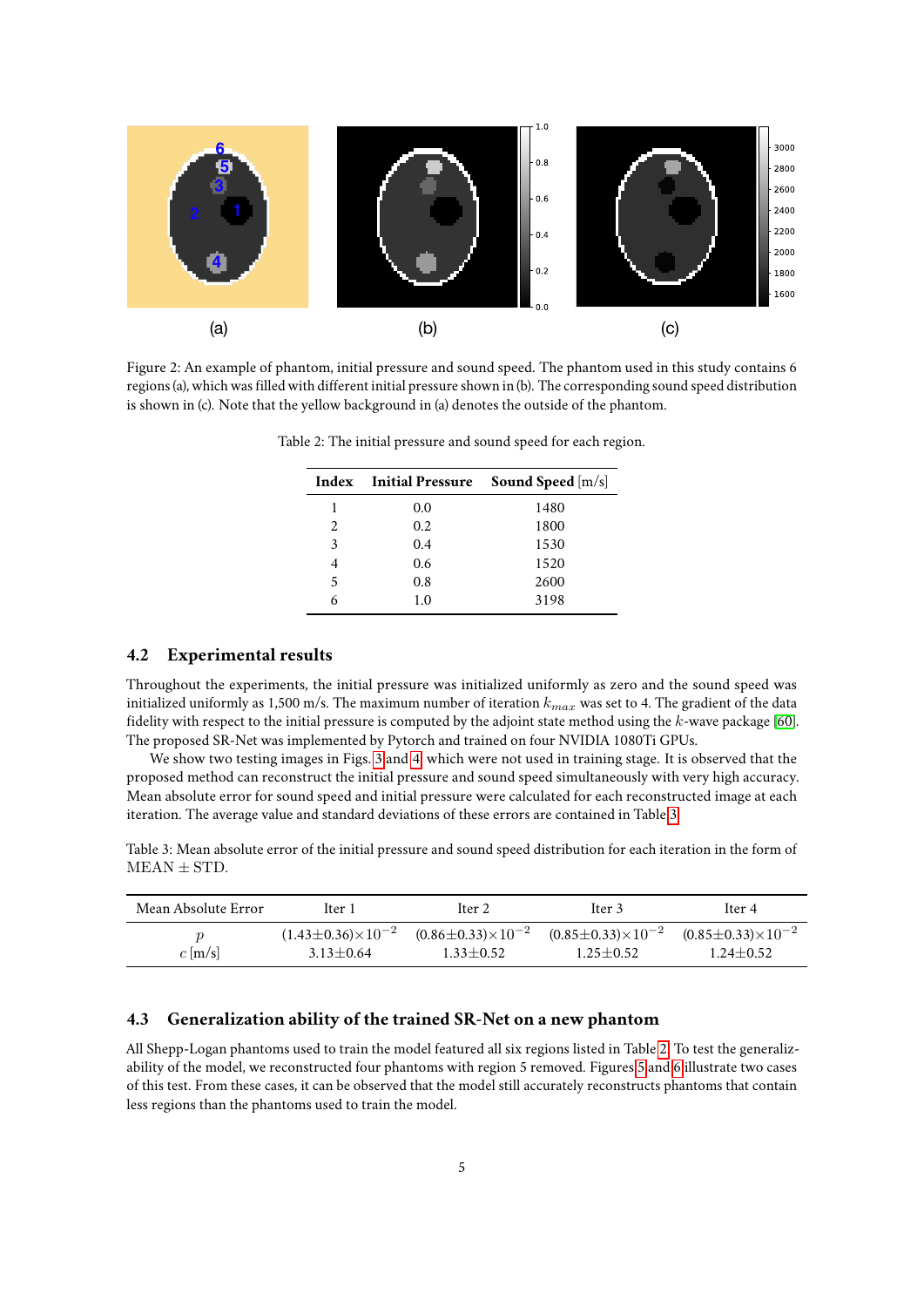<span id="page-5-0"></span>

Figure 3: The first case of the simultaneously reconstructed results by applying SR-Net to the same phantom. The first row shows the initial pressure. The second and third rows show the sound speed distribution in range of [1480, 3198] and of [1480, 1550], respectively. GT means the ground-truth.

<span id="page-5-1"></span>

Figure 4: The second case of the simultaneously reconstructed results by applying the SR-Net to the same phantom. The first row shows the initial pressure. The second and third rows show the sound speed distribution in the range of [1480, 3198] and of [1480, 1550], respectively. GT means the ground-truth.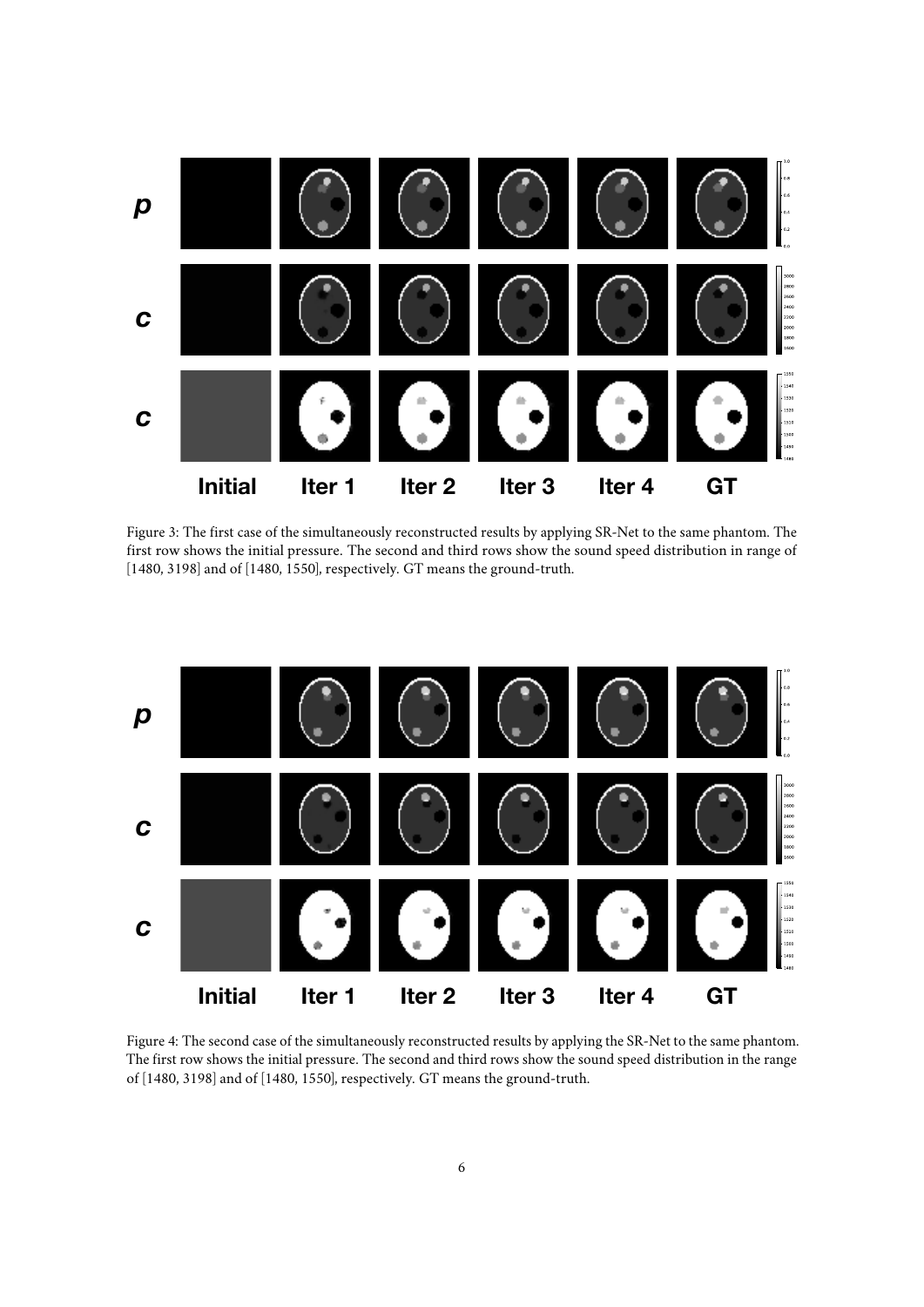<span id="page-6-0"></span>

Figure 5: The first case of the simultaneously reconstructed results by applying the SR-Net to the new phantom. The first row shows the initial pressure. The second and third rows show the sound speed distribution in the range of [1480, 3198] and of [1480, 1550], respectively. GT means the ground-truth.

<span id="page-6-1"></span>

Figure 6: The second case of the simultaneously reconstructed results by applying the SR-Net to the new phantom. The first row shows the initial pressure. The second and third rows show the sound speed distribution in the range of [1480, 3198] and of [1480, 1550], respectively. GT means the ground-truth.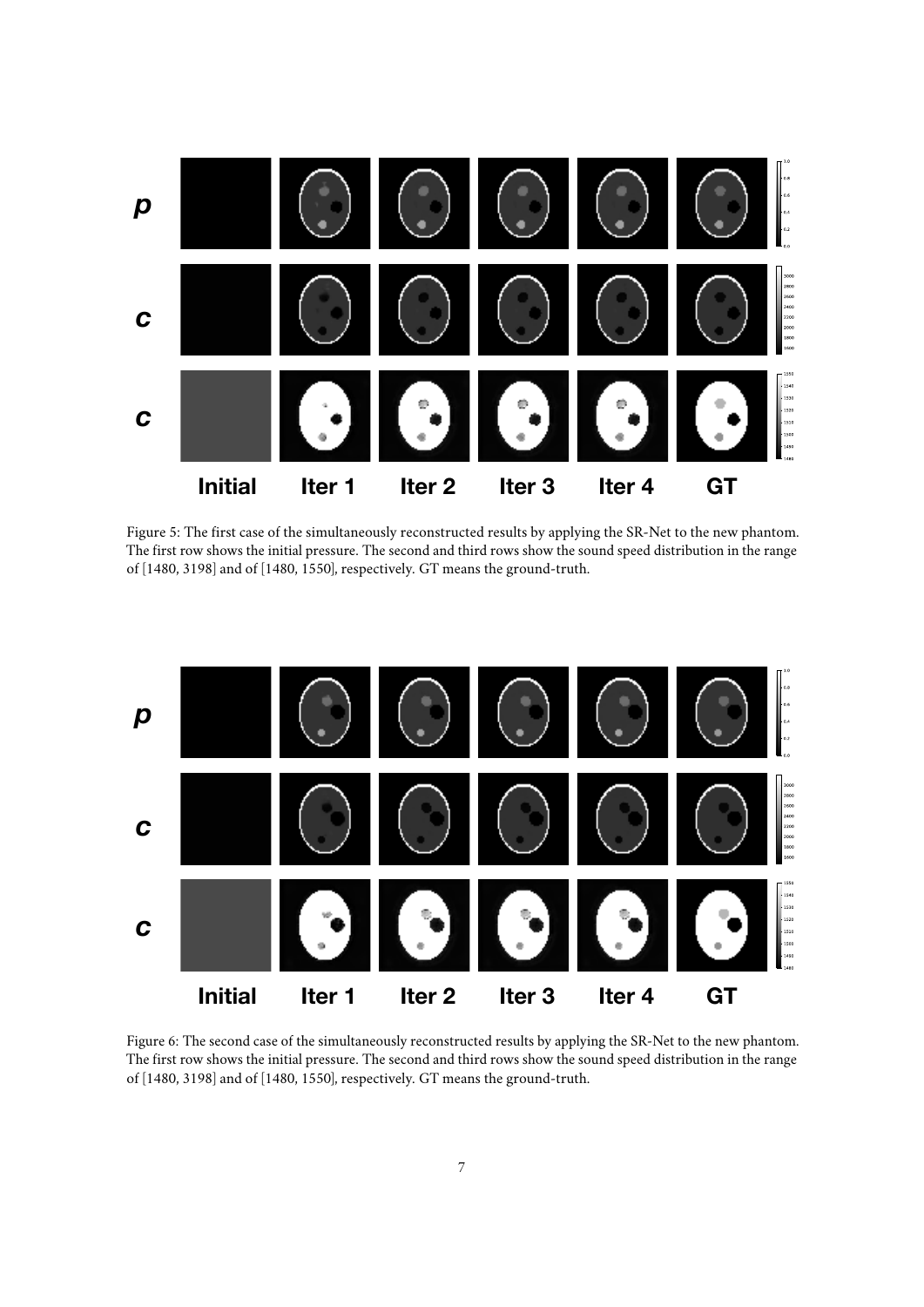### **5 Discussions and Conclusion**

The main weakness of this study is the numerical nature, which may not fully reflect all the physical factors in real clinical/pre-clinical applications. We plan to perform physical phantom experiments as a next step. Also, we are interested in animal studies in vivo. Nevertheless, the numerical results and the network trained with simulated data may serve a baseline for further improvements. Hopefully, this imaging modality may find practical use in some important tasks such as breast imaging.

In conclusion, we have developed a simultaneous reconstruction network (SR-Net) to jointly recover the sound speed and initial pressure in photoacoustic tomography. The proposed SR-Net has several merits: automatically learning the step size, regularization term, and the trade-off between data fidelity and regularization in a datadriven manner, and not requiring the gradient of the data fidelity with respect to sound speed. In the future, we will further improve the structure of the network and also validate it on more complicated datasets.

### **6 Acknowledgment**

The research of Y. Yang is partly supported by the NSF grant DMS-1715178, the AMS-Simons travel grant, and the startup fund from Michigan State University. The authors would like to thank NVIDIA Corporation for the donation of GPU used for this research.

## **References**

- <span id="page-7-0"></span>[1] Jun Xia, Junjie Yao, and Lihong V Wang. Photoacoustic tomography: principles and advances. *Electromagnetic waves (Cambridge, Mass.)*, 147:1, 2014.
- <span id="page-7-1"></span>[2] Lihong V Wang and Gene K Beare. Breaking the optical diffusion limit: Photoacoustic tomography. In *Frontiers in Optics*, page FWY2. Optical Society of America, 2010.
- <span id="page-7-2"></span>[3] Junjie Yao and Lihong V Wang. Photoacoustic tomography: fundamentals, advances and prospects. *Contrast media & molecular imaging*, 6(5):332–345, 2011.
- <span id="page-7-3"></span>[4] David Finch, Rakesh, and Leonid Kunyansky. Recovering a function from its spherical mean values in two and three dimensions. *Photoacoustic Imaging and Spectroscopy*, 2009.
- <span id="page-7-4"></span>[5] David Finch, Markus Haltmeier, and Rakesh. Inversion of spherical means and the wave equation in even dimensions. *SIAM Journal on Applied Mathematics*, 68(2):392–412, 2007.
- <span id="page-7-5"></span>[6] Markus Haltmeier, Thomas Schuster, and Otmar Scherzer. Filtered backprojection for thermoacoustic computed tomography in spherical geometry. *Mathematical methods in the applied sciences*, 28(16):1919–1937, 2005.
- <span id="page-7-6"></span>[7] Robert A Kruger, Daniel R Reinecke, and Gabe A Kruger. Thermoacoustic computed tomography–technical considerations. *Medical physics*, 26(9):1832–1837, 1999.
- <span id="page-7-7"></span>[8] Robert A Kruger, William L Kiser Jr, Daniel R Reinecke, and Gabe A Kruger. Thermoacoustic computed tomography using a conventional linear transducer array. *Medical physics*, 30(5):856–860, 2003.
- <span id="page-7-8"></span>[9] Leonid A Kunyansky. Explicit inversion formulae for the spherical mean Radon transform. *Inverse problems*, 23(1):373, 2007.
- <span id="page-7-9"></span>[10] Minghua Xu and Lihong V Wang. Universal back-projection algorithm for photoacoustic computed tomography. *Physical Review E*, 71(1):016706, 2005.
- <span id="page-7-10"></span>[11] Yuan Xu, Lihong V Wang, Gaik Ambartsoumian, and Peter Kuchment. Reconstructions in limited-view thermoacoustic tomography. *Medical physics*, 31(4):724–733, 2004.
- <span id="page-7-11"></span>[12] Eric Chung, Chi Yeung Lam, and Jianliang Qian. A Neumann series based method for photoacoustic tomography on irregular domains. *Contemporary Mathematics*, 615:89–104, 2014.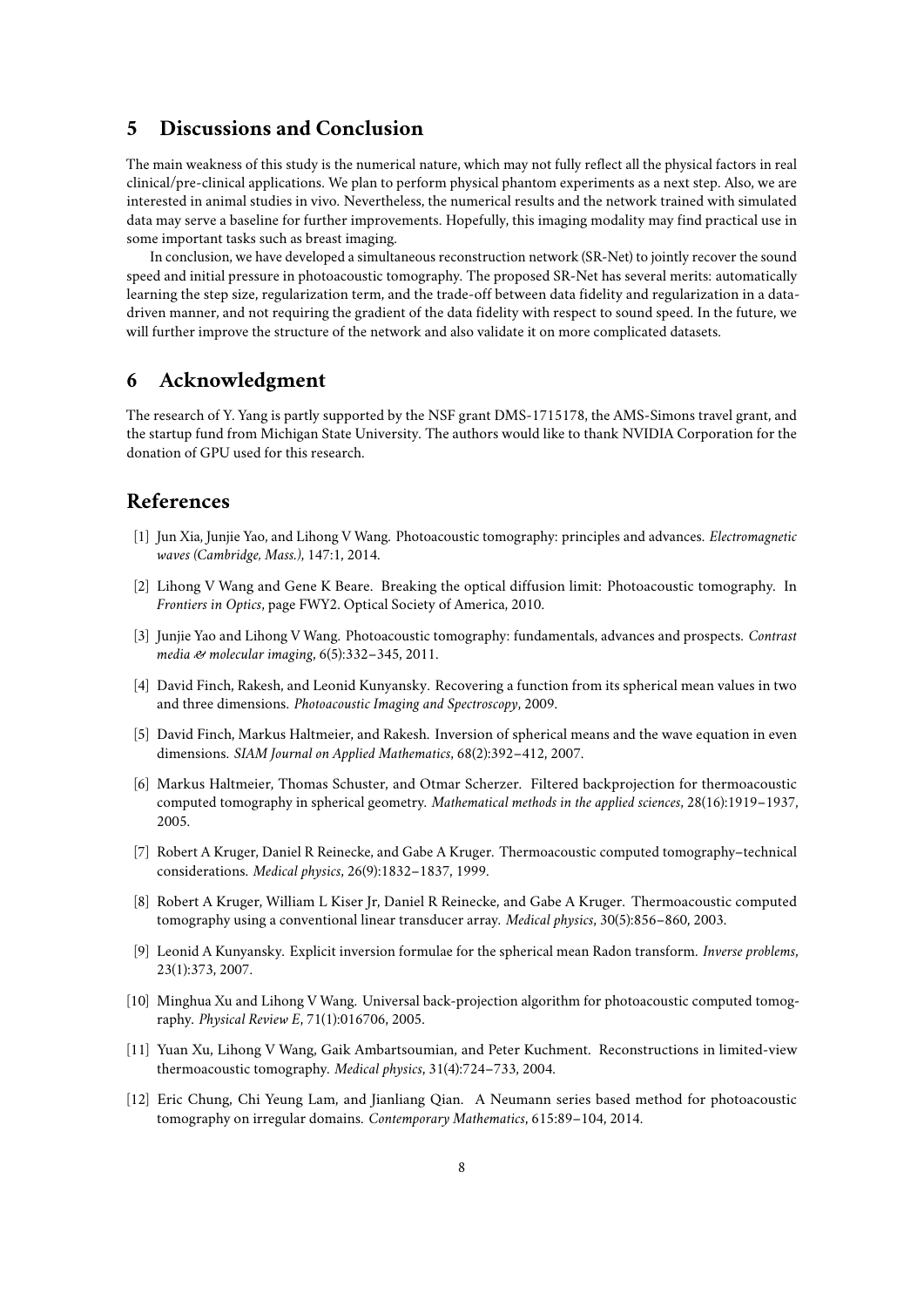- <span id="page-8-0"></span>[13] Benjamín Palacios. Reconstruction for multi-wave imaging in attenuating media with large damping coefficient. *Inverse Problems*, 32(12):125008, 2016.
- <span id="page-8-1"></span>[14] Andrew Homan. Multi-wave imaging in attenuating media. *Inverse Problems & Imaging*, 7(4):1235–1250, 2013.
- <span id="page-8-2"></span>[15] Yulia Hristova. Time reversal in thermoacoustic tomography—an error estimate. *Inverse Problems*, 25(5):055008, 2009.
- <span id="page-8-3"></span>[16] Yulia Hristova, Peter Kuchment, and Linh Nguyen. Reconstruction and time reversal in thermoacoustic tomography in acoustically homogeneous and inhomogeneous media. *Inverse Problems*, 24(5):055006, 2008.
- <span id="page-8-4"></span>[17] Jianliang Qian, Plamen Stefanov, Gunther Uhlmann, and Hongkai Zhao. An efficient Neumann series–based algorithm for thermoacoustic and photoacoustic tomography with variable sound speed. *SIAM Journal on Imaging Sciences*, 4(3):850–883, 2011.
- <span id="page-8-5"></span>[18] Plamen Stefanov and Gunther Uhlmann. Thermoacoustic tomography with variable sound speed. *Inverse Problems*, 25(7):075011, 2009.
- <span id="page-8-6"></span>[19] Plamen Stefanov and Gunther Uhlmann. Thermoacoustic tomography arising in brain imaging. *Inverse Problems*, 27(4):045004, 2011.
- <span id="page-8-7"></span>[20] Plamen Stefanov and Yang Yang. Multiwave tomography in a closed domain: averaged sharp time reversal. *Inverse Problems*, 31(6):065007, 2015.
- <span id="page-8-8"></span>[21] Plamen Stefanov and Yang Yang. Thermo-and photoacoustic tomography with variable speed and planar detectors. *SIAM Journal on Mathematical Analysis*, 49(1):297–310, 2017.
- <span id="page-8-9"></span>[22] Plamen Stefanov and Yang Yang. Multiwave tomography with reflectors: Landweber's iteration. *Inverse Problems & Imaging*, 11(2):373–401, 2017.
- <span id="page-8-10"></span>[23] Zakaria Belhachmi, Thomas Glatz, and Otmar Scherzer. A direct method for photoacoustic tomography with inhomogeneous sound speed. *Inverse Problems*, 32(4):045005, mar 2016.
- <span id="page-8-11"></span>[24] Ashkan Javaherian and Sean Holman. Direct quantitative photoacoustic tomography for realistic acoustic media. *Inverse Problems*, 2019.
- <span id="page-8-12"></span>[25] Ge Wang. A perspective on deep imaging. *IEEE Access*, 4:8914–8924, 2016.
- <span id="page-8-13"></span>[26] Ge Wang, Jong Chu Ye, Klaus Mueller, and Jeffrey A Fessler. Image reconstruction is a new frontier of machine learning. *IEEE transactions on medical imaging*, 37(6):1289–1296, 2018.
- <span id="page-8-14"></span>[27] Stephan Antholzer, Markus Haltmeier, and Johannes Schwab. Deep learning for photoacoustic tomography from sparse data. *Inverse Problems in Science and Engineering*, 27(7):987–1005, 2019.
- <span id="page-8-15"></span>[28] Stephan Antholzer, Markus Haltmeier, Robert Nuster, and Johannes Schwab. Photoacoustic image reconstruction via deep learning. In *Photons Plus Ultrasound: Imaging and Sensing 2018*, volume 10494, 2018.
- <span id="page-8-16"></span>[29] Stephan Antholzer, Johannes Schwab, and Markus Haltmeier. Deep learning versus  $\ell^1$ -minimization for compressed sensing photoacoustic tomography. In *2018 IEEE International Ultrasonics Symposium (IUS)*, pages 206–212. IEEE, 2018.
- <span id="page-8-17"></span>[30] Andreas Hauptmann, Felix Lucka, Marta M. Betcke, Nam Huynh, Jonas Adler, Ben T. Cox, Paul C. Beard, Sébastien Ourselin, and Simon R. Arridge. Model-based learning for accelerated, limited-view 3-D photoacoustic tomography. *IEEE Transactions on Medical Imaging*, 37(6):1382–1393, 2018.
- <span id="page-8-18"></span>[31] Dominik Waibel, Janek Gröhl, Fabian Isensee, Thomas Kirchner, Klaus Maier-Hein, and Lena Maier-Hein. Reconstruction of initial pressure from limited view photoacoustic images using deep learning. In *Photons Plus Ultrasound: Imaging and Sensing 2018*, volume 10494, 2018.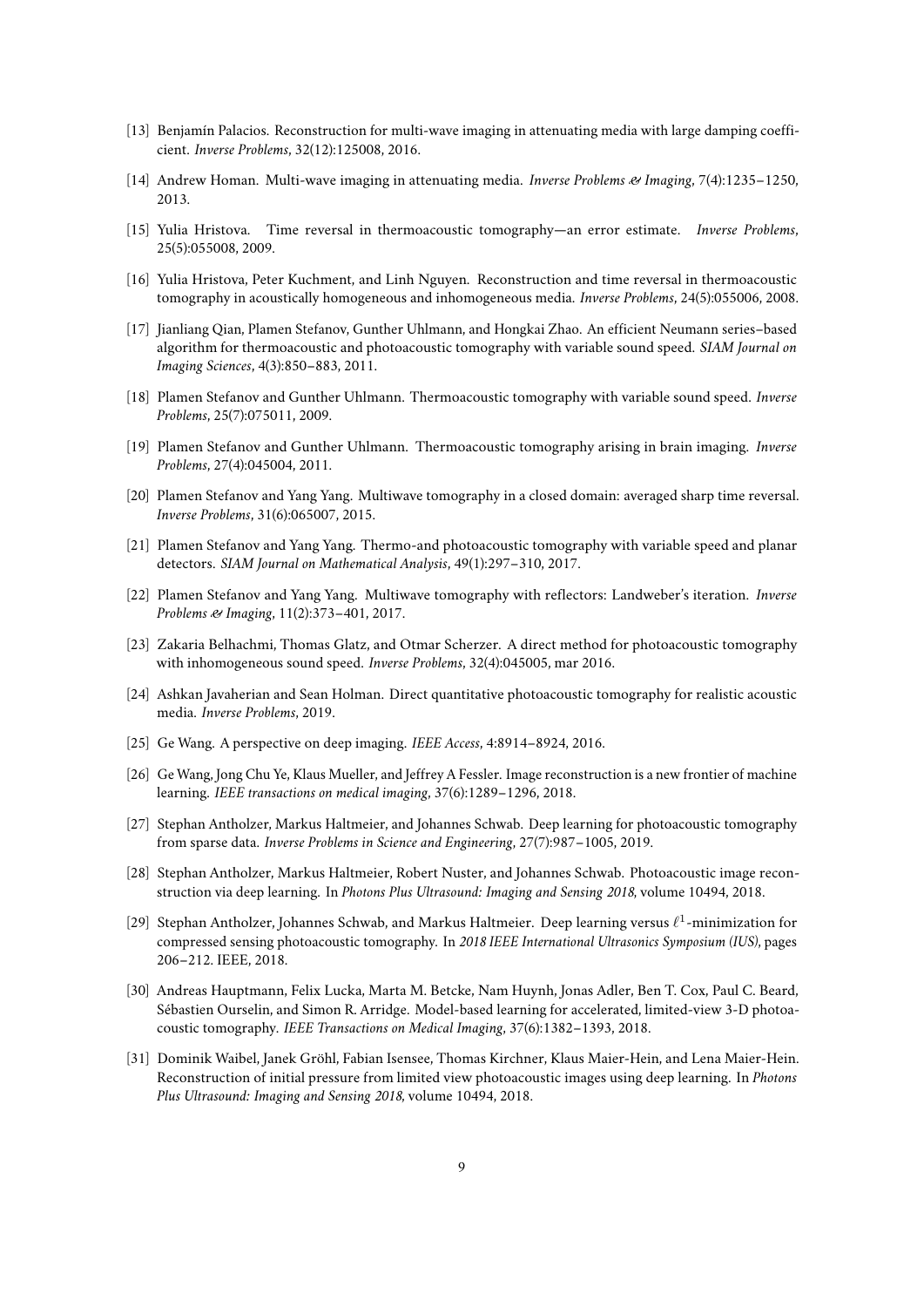- <span id="page-9-0"></span>[32] Johannes Schwab, Stephan Antholzer, Robert Nuster, Günther Paltauf, and Markus Haltmeier. Deep learning of truncated singular values for limited view photoacoustic tomography. In *Photons Plus Ultrasound: Imaging and Sensing 2019*, volume 10878, page 1087836. International Society for Optics and Photonics, 2019.
- <span id="page-9-1"></span>[33] Steven Guan, Amir Khan, Siddhartha Sikdar, and Parag Chitnis. Fully dense UNet for 2D sparse photoacoustic tomography artifact removal. *IEEE journal of biomedical and health informatics*, 2019.
- <span id="page-9-2"></span>[34] Derek Allman, Austin Reiter, and Muyinatu A Lediju Bell. Photoacoustic source detection and reflection artifact removal enabled by deep learning. *IEEE transactions on medical imaging*, 37(6):1464–1477, 2018.
- <span id="page-9-3"></span>[35] Derek Allman, Austin Reiter, and Muyinatu Bell. Exploring the effects of transducer models when training convolutional neural networks to eliminate reflection artifacts in experimental photoacoustic images. In *Photons Plus Ultrasound: Imaging and Sensing 2018*, volume 10494, page 104945H. International Society for Optics and Photonics, 2018.
- <span id="page-9-4"></span>[36] Brendan Kelly, Thomas P Matthews, and Mark A Anastasio. Deep learning-guided image reconstruction from incomplete data. *arXiv preprint [arXiv:1709.00584](http://arxiv.org/abs/1709.00584)*, 2017.
- <span id="page-9-5"></span>[37] Johannes Schwab, Stephan Antholzer, Robert Nuster, and Markus Haltmeier. Real-time photoacoustic projection imaging using deep learning. *[arXiv:1801.06693](http://arxiv.org/abs/1801.06693)*, 2018.
- <span id="page-9-6"></span>[38] Hongming Shan, Ge Wang, and Yang Yang. Accelerated correction of reflection artifacts by deep neural networks in photo-acoustic tomography. *Applied Sciences*, 9(13):2615, 2019.
- <span id="page-9-7"></span>[39] Hu Chen, Yi Zhang, Yunjin Chen, Junfeng Zhang, Weihua Zhang, Huaiqiang Sun, Yang Lv, Peixi Liao, Jiliu Zhou, and Ge Wang. Learn: Learned experts' assessment-based reconstruction network for sparse-data CT. *IEEE transactions on medical imaging*, 37(6):1333–1347, 2018.
- <span id="page-9-8"></span>[40] Hongming Shan, Atul Padole, Fatemeh Homayounieh, Uwe Kruger, Ruhani Doda Khera, Chayanin Nitiwarangkul, Mannudeep K Kalra, and Ge Wang. Competitive performance of a modularized deep neural network compared to commercial algorithms for low-dose CT image reconstruction. *Nature Machine Intelligence*, 1(6):269–276, 2019.
- <span id="page-9-9"></span>[41] H Shan, Y Zhang, Q Yang, U Kruger, MK Kalra, L Sun, W Cong, and G Wang. 3-D convolutional encoderdecoder network for low-dose CT via transfer learning from a 2-D trained network. *IEEE Trans Med Imaging*, 37(6):1522–1534, 2018.
- <span id="page-9-10"></span>[42] Chenyu You, Guang Li, Yi Zhang, Xiaoliu Zhang, Hongming Shan, Shenghong Ju, Zhen Zhao, Zhuiyang Zhang, Wenxiang Cong, Michael W Vannier, Punam K Saha, and Ge Wang. CT super-resolution GAN constrained by the identical, residual, and cycle learning ensemble (GAN-CIRCLE). *IEEE Transactions on Medical Imaging*, 2019.
- <span id="page-9-11"></span>[43] Huidong Xie, Hongming Shan, Wenxiang Cong, Xiaohua Zhang, Shaohua Liu, Ruola Ning, and Ge Wang. Dual network architecture for few-view CT–trained on imagenet data and transferred for medical imaging. *arXiv preprint [arXiv:1907.01262](http://arxiv.org/abs/1907.01262)*, 2019.
- <span id="page-9-12"></span>[44] Fenglei Fan, Hongming Shan, and Ge Wang. Quadratic autoencoder for low-dose CT denoising. In *15th International Meeting on Fully Three-Dimensional Image Reconstruction in Radiology and Nuclear Medicine*, volume 11072, page 110722Z. International Society for Optics and Photonics, 2019.
- <span id="page-9-13"></span>[45] Hongming Shan, Uwe Kruger, and Ge Wang. A novel transfer learning framework for low-dose CT. In *15th International Meeting on Fully Three-Dimensional Image Reconstruction in Radiology and Nuclear Medicine*, volume 11072, page 110722Y. International Society for Optics and Photonics, 2019.
- <span id="page-9-14"></span>[46] Qing Lyu, Hongming Shan, and Ge Wang. MRI super-resolution with ensemble learning and complementary priors. *arXiv preprint [arXiv:1907.03063](http://arxiv.org/abs/1907.03063)*, 2019.
- <span id="page-9-15"></span>[47] Hongming Shan, Ge Wang, Mannudeep K Kalra, R de Souza, and Junping Zhang. Enhancing transferability of features from pretrained deep neural networks for lung nodule classification. In *Proceedings of the 2017 International Conference on Fully Three-Dimensional Image Reconstruction in Radiology and Nuclear Medicine*, 2017.